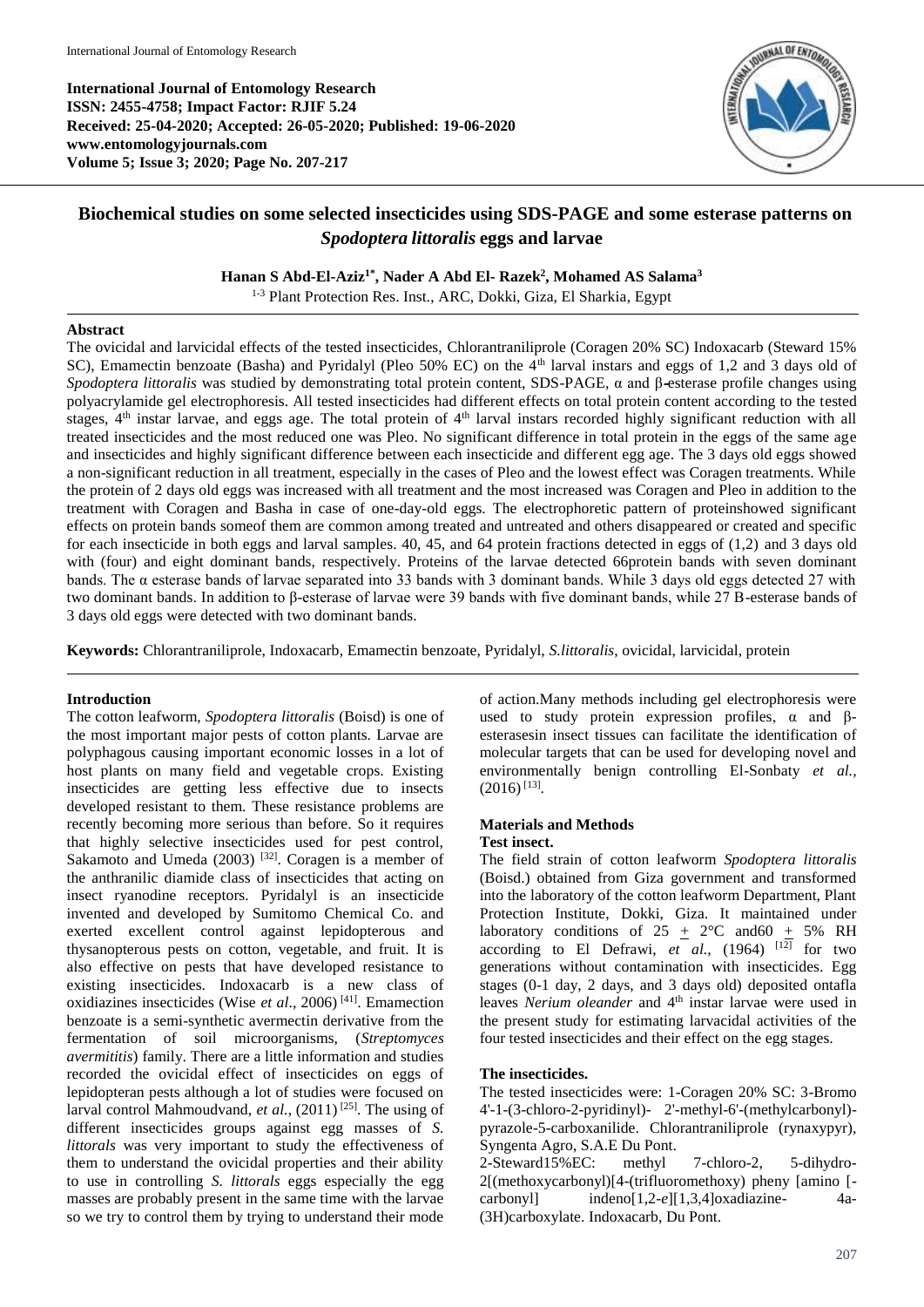phenyl 3- [5- (trifluoromethyl)-2-pyridyloxy] Propyl ether.Pyridalyl invented and developed by Sumitomo Chemical Co., Ltd. Japan.

#### **Bioassay**

The toxicity of used insecticides Coragen, Steward, Basha, and Pleo, respectively was diluted by water to obtain stock solutions. Then - six successive diluted concentrations were prepared freshly before applied ranging from 0.00001 to 1 ml/ 1 for  $(0-24)$  hrs eggs ages and  $4<sup>th</sup>$  larval instar of *S*. *littoralis* based on the preliminary experiments using dipping technique. Fresh caster bean leaves for larvae and egg patches on tafla leaves were dipped in different concentrations used for 20 sec. left them to dry at room temperature, then treated leaves offered to the starved 4<sup>th</sup> instar larvae to feed on. Control larvae were fed on untreated leaves, eggs patches dipped in water, and left to dry as control. Mortality was recorded and noticed their movement or paralysis using a brush for larvae, while the treated eggs check daily until all eggs hatched or died and corrected by Abbott formula (Abbott, 1925)<sup>[1]</sup>. The  $Lc_{50}$ values were obtained by probit analysis of mortality data post-treatment until complete hatching control eggs and post 48 for larvae according to Finney  $(1971)$  [14], consequently, LC<sub>50s</sub> values, were used for calculating the toxicity index (Sun, 1950) which was used for comparing the relative potency of insecticides used.

### **Toxicological studies on** *S.littoralis* **eggs (Ovicidal activity)and 4thlarval instars (Larvicidal activity).**

The freshly laid egg-masses of *S. littoralis* of uniform age (0-1 day, 2 days and 3 days old) were collected and treated with the LC<sub>50s</sub> values 0. 06  $x10^{-2}$ , 0. 81  $x10^{-2}$ , 2.39x10<sup>-2</sup> and  $0.31 \times 10^{-2}$  ml/ 1 of the tested insecticides, Coragen, Steward, Basha, and Pleo, respectively using dipping technique. Four replicates of egg masses each one contained egg batches about (200-300 eggs) each was dipped in  $LC_{50s}$  solutions of each insecticide for 20 sec. Other groups of eggs dipped in water to use as control and left to dry at the room temperature. Put them in clean Petri dishes for 24 hrs then collected and kept frozen at -20C° for analysis.

The same technique was applied for the 4<sup>th</sup> larval instars using caster bean leaves were treated with  $LC_{50s}0.0329$ , 0.157, 0.457, and 0.021 ml/ lof Coragen, Steward, Basha, and Pleo, respectively. The treated leaves offered to the starved larvae in a glass jar to feed for 48 hrs, untreated leaves (dipped in dist. water) offered to other groups as control and sample collected after 48hrs from treatment and kept frozen at -20C° till analysis. Total protein and protein fractionation for  $4<sup>th</sup>$  instars, 1, 2, and 3-day old eggs, in addition to  $α$ - and  $β$ - esterase's were determined for the 4<sup>th</sup> larval instars and eggs of 3 day old.

### **Preparation of samples for analysis.**

The treated and untreated eggsof 1, 2, and 3 days old and the 4th larval instars samples homogenized with 0.9% saline solution (1g/ 3ml) using a mortar and pestle then put in a clean eppendorf tube. Centrifuged at 5000 rpm for 10 min in the refrigerated centrifuge the supernatant of each sample (contain protein extract) was kept in a deep-freezer at -20 $C^0$ until used for total protein and electrophoretic analysis.

### **Biochemical Studies.**

**Total protein**: Total protein determined according to the kit method described by Bio Diagnostic Co., Gornal *et al*.,  $(1949)^{[17]}$ .

#### **Molecular Studies.**

#### **SDS-Polyacrylamide Gel Electrotrophoresis (SDS-PAGE).**

The principle of protein electrophoresis is the movement of the charged molecules towards an electrode at the opposite charge through a supporting medium. Sodium Dodecyl Sulphate (SDS-PAGE) was used for the separation of protein subunits and the determination of their molecular weights (M.wt). SDS-PAGE was performed in10% for larvae and 12% for eggs acrylamide slab gels following the system of (Laemmli, 1970)<sup>[23]</sup>, with some modification by (Sambrook *et al*., 1989) [33] .

#### **Isozymes**

Non-denaturing polyacrylamide gel electrophoresis was conducted to identify isozymes variation. The utilized isozymes were α- and β- esterases were separated in 10 % native polyacrylamide gel electrophoresis as described by stagemann *et al.* (1985). For whole-body tissues of the 4<sup>th</sup> larval instars post 48 hrs of treatment and post 24 hrs of treatment for eggs of 3 days old of *S. littoralis*, also samples of untreated larvae or eggs were tested. In gels staining, protocols of Scandalios (1964) <sup>[34]</sup> were used for  $\alpha$ - and  $\beta$ -Est thengels photographed.

#### **Results and Discussion**

### **1. Toxicological studies on** *S. littoralis* **eggs (Ovicidal activity).**

The toxic effects of the tested insecticides of Coragen, Steward, Basha, and Pleo against *S. littoralis eggs* and 4<sup>th</sup> instar larvae were recorded after 24 hours of treatments for eggs and after 48 hrs for larvae. Data presented in Table (1) summarized the  $LC_{50s}$  values of them. The  $LC_{50s}$ values of one-day-old eggs, Coragen was the most effective insecticide that recorded  $(0. 061 \times 10^{-2} \text{m/l})$  followed by  $(0.314 \text{ x}10^{-2} \text{ and } 0.81 \text{ x}10^{-2} \text{ m/l})$  for Pleo and Steward, respectively. Meanwhile, Basha appeared to be the least effective to record  $(2.39 \text{ x10}^2 \text{m/l})$  and Toxicity index (2.55).

Comparing the relative potency level for tested compounds, the obtained data show the relative potency values of Coragen, Steward, and Pleo, were 39.18, 2.95, and 7.61 times as toxic as the ovicidal action of Basha against the egg of one day old of *Spodoptera littoralis.*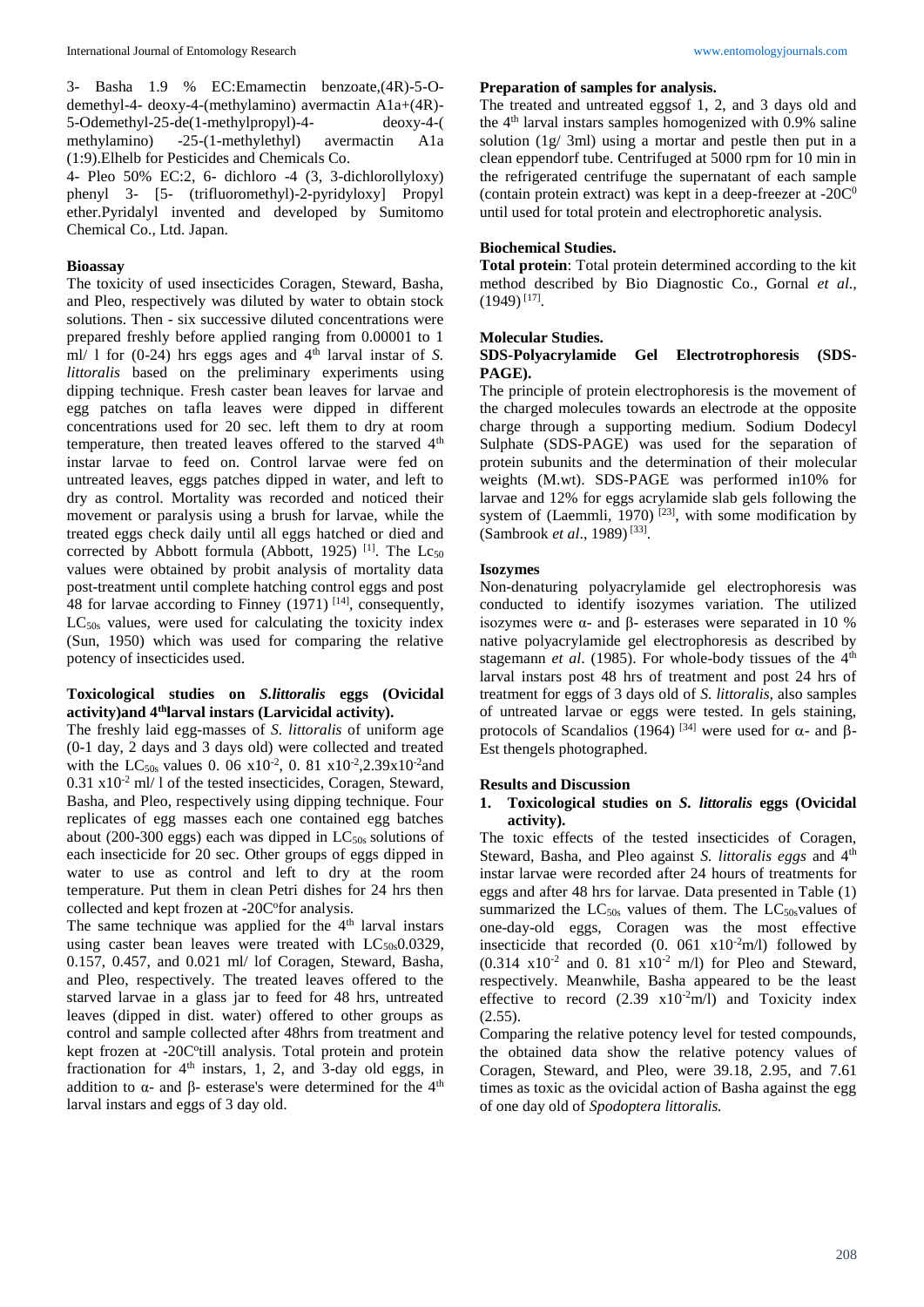**Table 1:** The LC50s values of Coragen, Steward, Basha, and Pleo against *S.littoralis* eggs and 4th larval instars post- treatment.

|                    | One day old eggs      |                                                   |                                                                              |                                                                                                                                                                                      | 4 <sup>th</sup> larval instar |                             |                        |                     |       |       |
|--------------------|-----------------------|---------------------------------------------------|------------------------------------------------------------------------------|--------------------------------------------------------------------------------------------------------------------------------------------------------------------------------------|-------------------------------|-----------------------------|------------------------|---------------------|-------|-------|
| <b>Insecticide</b> | $LC_{50}$ ml/l        |                                                   |                                                                              | Slope $\pm$<br>$LC_{50}$<br>$\begin{array}{c c} \textbf{Slope} \pm \textbf{SE} & \textbf{Confidence limit} & \textbf{Toxicity} & \textbf{Relative} \end{array}$<br>ml/l<br><b>SE</b> |                               | Confidential limit Toxicity | index                  | <b>Relative</b>     |       |       |
|                    |                       | index<br>  Potency<br>Lower-upper<br>Lower- upper |                                                                              | <b>Potency</b>                                                                                                                                                                       |                               |                             |                        |                     |       |       |
| Coragen            | $0.061x10^{-2}$       |                                                   | $\mid 0.32 + 0.05 \mid (0.00028, 0.0032) \mid$                               | 100                                                                                                                                                                                  | 39.18                         |                             | $0.0329$ $ 0.90+0.11 $ | $(0.0212 - 0.0545)$ | 63.83 | 13.89 |
| Steward            | 0. 81 $x10^{-2}$      | $0.77 + 0.11$                                     | $(0.0018 - 0.0233)$                                                          | 7.53                                                                                                                                                                                 | 2.95                          | 0.157                       | $1.12 + 0.14$          | $(0.079 - 0.612)$   | 13.38 | 2.91  |
| Basha              | $2.39 \times 10^{-2}$ | $0.99 + 0.18$                                     | $(0.0095 - 0.084)$                                                           | 2.55                                                                                                                                                                                 |                               | 0.457                       | $1.72 + 0.16$          | $(0.3263 - 0.6181)$ | 4.6   |       |
| Pleo               |                       |                                                   | 0. 314 x10 <sup>-2</sup> $\vert 0.76 + 0.09 \vert (0.00156 - 0.00612) \vert$ | 19.43                                                                                                                                                                                | 7.61                          | 0.021                       | $1.51 + 0.27$          | $(0.014 - 0.037)$   | 100   | 21.76 |

Sun's toxicity index= LC<sub>50</sub> or LC<sub>90</sub> of the most toxic compound/ LC<sub>50</sub> or LC<sub>90</sub> of the tested compound x 100. Relative Potency = LC<sub>50</sub> of the least toxic compound/ LC<sub>50</sub> of the tested compound.

On the other hand,  $LC_{50s}$  values against  $4<sup>th</sup>$  instar stated the most effective insecticide was Pleo (0. 021 m/l) followed by (0. 0329 and 0. 0157 m/l) for Coragen and Steward, respectively while the least effective was Basha 0.457 m/l.As shown in Table (1), the relative potency based on the  $LC_{50}$  values against the 4<sup>th</sup> instar, the larvicidal effectiveness values of Coragen, Steward, and Pleo were 13.89,2.91 and 21.76 folds, respectively as the larvicidal efficacy of Basha.

#### **2-Biochemical studies**

## **i-Determination of total protein in** *S. littoralis* **eggs.**

The data in Table (2) observed no significant difference in total protein content of *S.littoralis* egg as a result of treatment with LC50sof different tested insecticides Coragen, Steward, Basha, and Pleo among the eggs of the same age

and highly significant difference between each insecticides and different egg age. The eggs of one day old treated with Coragen and Basha recorded a slight increase in total protein content by 3.06 and 6.11%, respectively. While Steward and Pleo recorded a slight decrease in total protein by -9.06 and -6.01% compared with untreated control of one day old (0.982 g/dl).

Total protein in eggs of 2 days old was no significant increased with all tested insecticides. It ranged between (5.6 and 21.14%) and the most increase insecticides were Coragen by 21.14 % followed by Pleo by 13.36 % then Steward 12.36 % while the least effective was Basha 5.6% compared with untreated control of 2 days old eggs (2.678  $g/dl$ ).

**Table 2:** Total protein in *S. littoralis* eggs post 24 hrs of treatment with LC50s values of Coragen, Steward, Basha, and Pleo.

|             |                        |                      | Total protein g/dl         |          |                           |          |            |         |  |
|-------------|------------------------|----------------------|----------------------------|----------|---------------------------|----------|------------|---------|--|
| Egg old     | $1 -$ day old          |                      | 2-days old                 |          | 3-days old                |          | F-value    | $L-S-D$ |  |
| Insecticide | $Mean + SE$            | Change %             | $Mean + SE$                | Change % | $Mean + SE$<br>Change %   |          |            |         |  |
| Coragen     | $1.01^b + 0.03$        | $+3.06$              | $3.24^{\text{a}} + 0.46$   | $+21.14$ | $3.13^{\circ}+0.24$       | $-1.82$  | 17.487**   | 1.03918 |  |
| Steward     | $0.89^{\rm b} + 0.05$  | $-9.06$              | $3.01^{\text{a}} + 0.44$   | $+12.36$ | $2.83^{\mathrm{a}}+0.39$  | $-11.22$ | $11.668**$ | 1.1878  |  |
| Basha       | $1.04^b + 0.06$        | $+6.11$              | $2.83^{\mathrm{a}} + 0.24$ | $+5.6$   | $2.65^{\mathrm{a}} + 0.3$ | $-16.78$ | 45.457***  | 0.5049  |  |
| Pleo        | $0.92^b + 0.03$        | $-6.01$              | $3.04^b + 0.26$            | $+13.36$ | $2.44^a + 0.26$           | $-23.31$ | 26.835**   | 0.72789 |  |
| Control     | $0.98^b + 0.10$        |                      | $2.68^{ab} + 0.29$         |          | $3.18^a + 0.91$           |          | 4.338***   | 1.91529 |  |
| F-value     | $0.9951$ <sup>ns</sup> |                      | $0.3756$ <sup>ns</sup>     |          | $0.4475$ <sup>ns</sup>    |          |            |         |  |
| $L-S-D$     | 0.1936                 | $\sim$ $\sim$ $\sim$ | 1.10802                    |          | 1.4798                    |          |            |         |  |

Means with the same letter are not significantly different at p <.0001.

On the other hand, the eggs of 3 days old recorded a nonsignificant reduction in the total protein content which ranged between (-1.82 and -23.31%). The most reduced insecticide was Pleo by -23.31% followed by Basha - 16.78% then Steward -11.22% and the lowest effect was Coragen by -1.82% compared with untreated control of 3 days old eggs with all tested insecticides. ii-**Determination of total protein in** *S. littoralis* **larvae.**

# Total protein in the 4<sup>th</sup> larval instars of *S. littoralis* post 48 hrs of treatment (Table 3) showed a highly significant reduction with all tested insecticides. This reduction ranged between (-48.73 and -69.36) and the most reduced insecticide was Pleo by -69.36 % followed by Basha by - 64.21% then Steward-53.53% while the least reduced one was Coragen-48.73% compared with untreated control.

Table 3: Total protein in the 4<sup>th</sup> larval instars of *S. littoralis* post 48 hrs of treatment with LC<sub>50s</sub> values of Coragen, Steward, Basha and Pleo.

|                         |                  |                | Total protein g/dl                          |          |                  |
|-------------------------|------------------|----------------|---------------------------------------------|----------|------------------|
| <b>Insecticide</b>      | Coragen          | <b>Steward</b> | <b>Basha</b>                                | Pleo     | Control          |
| Total protein Mean + SE | $14.54^{b}+1.11$ | $13.18b+0.55$  | $10.15^{\circ}+0.56$   8.69 $^{\circ}+0.74$ |          | $28.36^{a}+1.27$ |
| Change %                | $-48.73$         | $-53.53$       | $-64.21$                                    | $-69.36$ |                  |
| F-value                 |                  |                | 76.852***                                   |          |                  |
| $L-S-D$                 |                  |                | 1.9863                                      |          |                  |
|                         |                  |                |                                             |          |                  |

Means with the same letter are not significantly different at  $p < .0001$ 

There are few studies regarding the effect of the insecticides on lepidopterous eggs and focused on the control of larval stage. The insecticides used in this study were effective on the eggs and 4<sup>th</sup> larval instar *S. littoralis*. The LC<sub>50s</sub> obtained for ovicidal effect are higher than those for the larvicidal

bioassay. This fact agrees with that observed by Liu *et al*.  $(2002)$ <sup>[24]</sup>; Boiteau and Noronha  $(2007)$ <sup>[9]</sup> and Mahmoudvand, *et al.,* (2011) [25] on *T. ni*, *O. nubilalis,* and *P. Xylostella.* The treated eggs with different insecticides observed three states larvae died before hatching inside the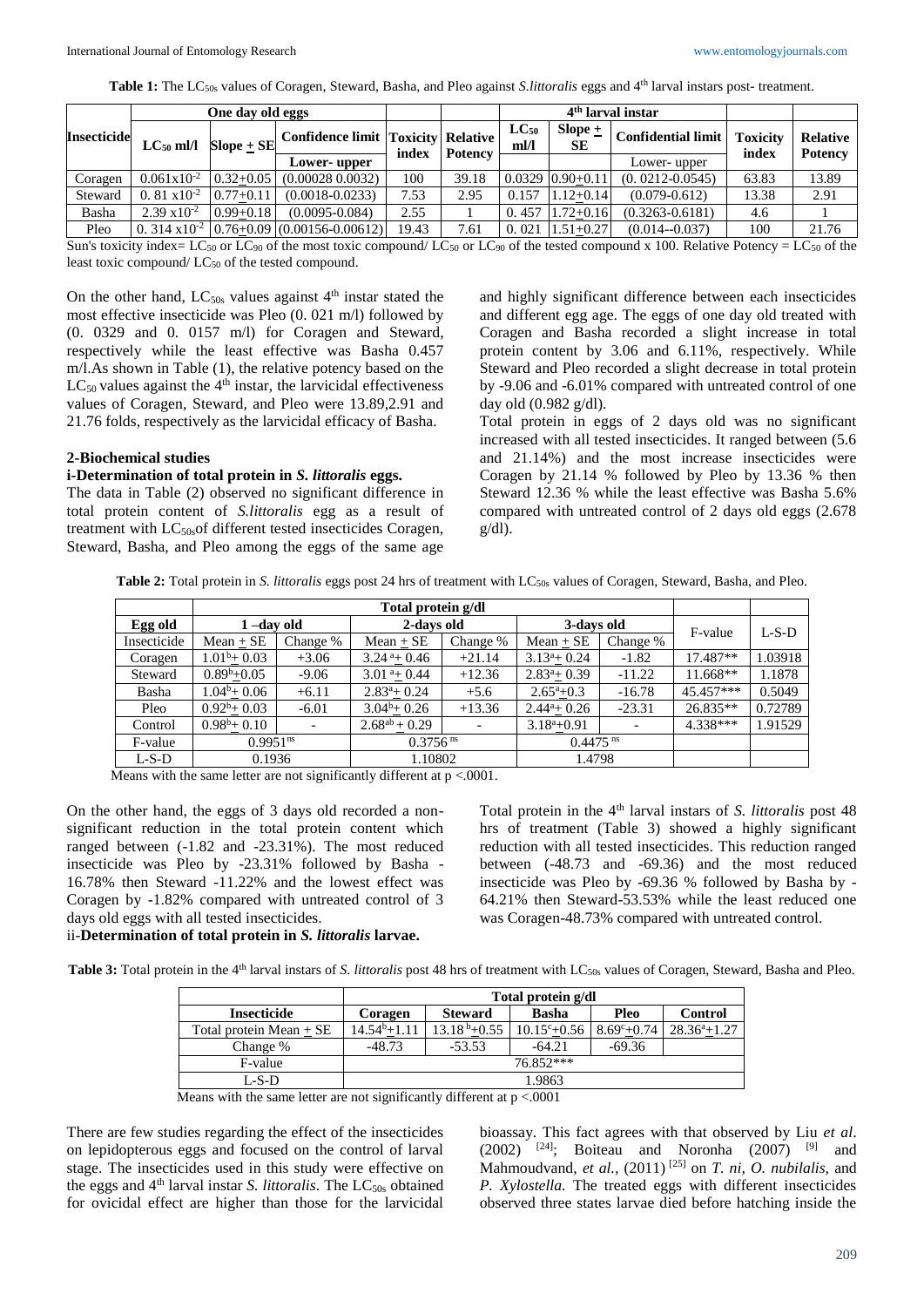egg, died after ingestion a small portion of the membrane inside the treated egg, or died before completely exiting from the egg. The ovicidal effect indicated contact toxicity of the tested insecticides to the best of our knowledge where the eggs treated with Coragen dried and became like ash that may be due to the dehydration effect. Where some eggs could be failed to hatch although the head of the neonate larvae was seen as in Basha. That may refer to its mode of action ordue to the high active ingredient as in Pyridalyl which has contact toxicity causing the highest (97.72%) egg mortality compare with Indoxacarb by reducing the hatchability (Mahmoud vand *et al.*, 2011)<sup>[25]</sup>. Also, Coragen had contact and ingestion effect by its effect on the cuticle (Abdel-Aziz et al., 2020)<sup>[10]</sup>. Abdel-Aziz and Sayed (2014) [11] rynaxypyr and Indoxacarb exhibit an excellent (100%) inhibitory activity in suppressing the number of egg deposited followed by Pyridalyl and Emamectin benzoate by 97.8 and 97.0 %.The chorion is formed from a number of chemically distinct layers which are tanned protein layeron the outside, fibrous protein layer, and lipoprotein layer (wigglesworth and Beament, 1950)<sup>[39]</sup>. The maturation of insect eggs is dependent basically on the materials taken up from the surrounding and materials synthesized by the ovary Indrasith *et al.*, (1988)<sup>[21]</sup>. These materials include lipids, proteins, and carbohydrates which necessary for embryogenesis (Kanost *et al.*, 1990)<sup>[8]</sup>. That means the ovicidal activity of tested insecticides is due to adsorption of them into the chorion and subsequent oral uptake as the neonate chews through the chorion to hatch so the larvae ingest a dose of them is sufficient to affect the larva to die within the egg. That agrees with Pineda *et al.*, (2007)<sup>[30]</sup> where the penetration of insecticide into the eggs prevents hatching by interfering with embryonic cuticle synthesis; so the new hatch probably can't use its muscle to free itself from the egg. So any changes in them may be lead to failure in maturation and hatching. Generally, changes in protein content probably reflect the balance between synthesis, storage, transport, and degradation of structural as well as response to particular physiological conditions. Wilkinson, (1976) [40] reported that protein helps to synthesize microsomal detoxifying enzyme which helps in detoxification.

Data showed a different effect on the total protein contents of both eggs and larval stages of the different insecticides, Coragen, Steward, Basha, and Pleo. Total protein content had no significant effect between all tested insecticides and eggs of the same age. On the other hand, a highly significant difference between each insecticide with the different eggs age 1, 2, and 3 days old; where Basha recorded a highly significant difference while Coragen, Steward and Pleo recorded significant effect. The most effective insecticides were Coragen and Pleo  $by + 21.36$  and  $-23.31$  compare with control. Total protein content in egg stages increases as egg development in control samples, while the treatment caused fluctuation in the case of one day old. Increasing in 2 days old and reduction in 3 days old. The most effective one was Coragen on 2 days old and was Pleo on 3 days old. Our results agree with Hassan, (2009) three-day-old eggs are more affected than that of one or two days old in the case of Indoxacarb while the reverse in Methoxyfenozide.The increase in protein content with different insecticides treatments may be attributed to the increased activity of protein biosynthesis by its tool (amino acids) or may be a kind of detoxification mechanism also, the compensatory

physiological mechanism in response to some insecticides (Neoliya, *et al.,* 2005) [29] .

The 4th larval instar of *S. littoralis* treated with Coragen showed slow motion looks like paralysis and small in size as 2<sup>nd</sup>instars that may be due to temporary mouth parts paralysis lead to stop feeding and shrinking of larvae may be due to dehydration (lose water) or /and disturbance in cuticle formation that because of its absorbed through the cuticle with its contact action. That agrees with many workers on *S. littoralis*many insecticides decreased feeding efficiency and protein amount of an insect´s body as Indoxacarb which act as antifeedant, due to the destructive effect of some of the cerebral neurosecretotry cells in the brain which responses for protein secretion in treated larvae or mechanical lipoprotein formation using for repairing the damaged organs, tissues or cells (Hassan, 2009, Hamouda and Dahi, 2008) <sup>[10]</sup>, Coragen had contact and ingestion effect caused a disturbance in cuticle and midgut structure (Abdel-Aziz *et al.,* 2020) [10]. Abdel -Aziz 2014 [11]; Abdel-Aziz *et al.,* 2013 [11]; 2017; 2020 and Hassan *et al.,* 2014 Highly significant reduction in total protein in larvae treated with Indoxacarb, Pyridalyl, and others and attributing the great disturbance which may have several reasons, enzyme activities, as a significant decrease in total carbohydrates, lipids, chitinase, and protein synthesis as a result of insecticidal treatment to the synthesis of the proteinases needed for insecticide detoxification. Protein leakage during intoxication may arise from reduced body weight, conversion of protein to amino acids, degradation of protein to release energy, or the direct effect of the tested insecticides on the amino acids transport of the cell *(*Rawi *et al.,* 1995). Other worker on the 3rd larvae of *E. cautella* total protein significant decreased in Coragen and Pleo by (-40.9 and -19.2%), respectively (Fouad *et al.*, 2019)<sup>[15]</sup>.

## **iii-SDS electrophoretic protein pattern of** *S. littoralis*  **eggs of one day old.**

SDS electrophoretic protein pattern of *S. littoralis* eggs posttreatment with Lc<sub>50S</sub> (0. 061 x10<sup>-2</sup>, 0. 81 x10<sup>-2</sup>, 2.39 x10<sup>-2</sup> and 0.314 x10<sup>-2</sup> m/l) of Coragen, Steward, Basha, and Pleo, respectively recorded in Table (4) and Figs (1) represented the lanes (1-5), (6-10) and (11-15) for 1, 2 and 3 days old egg samples, respectively. Electrophoretic pattern of protein of the one-day-old eggs was obvious approximately (40 protein fractions) separated and distributed as 9, 8, 7, 6 and 10 bands for untreated, Coragen, Steward, Basha and Pleo samples, respectively with molecular weight (M.wt.) in range (27 -176 kDa). Four of them, band numbers 2, 3, 7, and 9 were dominant for untreated and treated eggs with M.wt176, 128, 69,and 56 kDa, respectively and with different amounts %. Band number 9 has a max. amount % 31.54, 10.38, and 10.06 observed in Basha, Pleo,and Steward treatment, respectively compared with 9.3 for untreated. Band number 2 has a max amount of 9.56 for Basha and 10.74 for Coragen in the band no 3 while band no. 7 had max. amount 5.16 for Stewerd compare with 3.79, 7.82 and 7.35 for untreated, respectively. While the minimum amount was 3.61% of the band no 7 for Basha treatment.

The appearance or disappearance of bands may be due to treatment and characteristics for tested insecticide. The band no.10 of M.wt. 47 kDa. is a characteristic band for treated samples of Coragen, Steward, and Pleo with amount %10.31,11.61, and 5.97%, respectively. Five bands no's 4,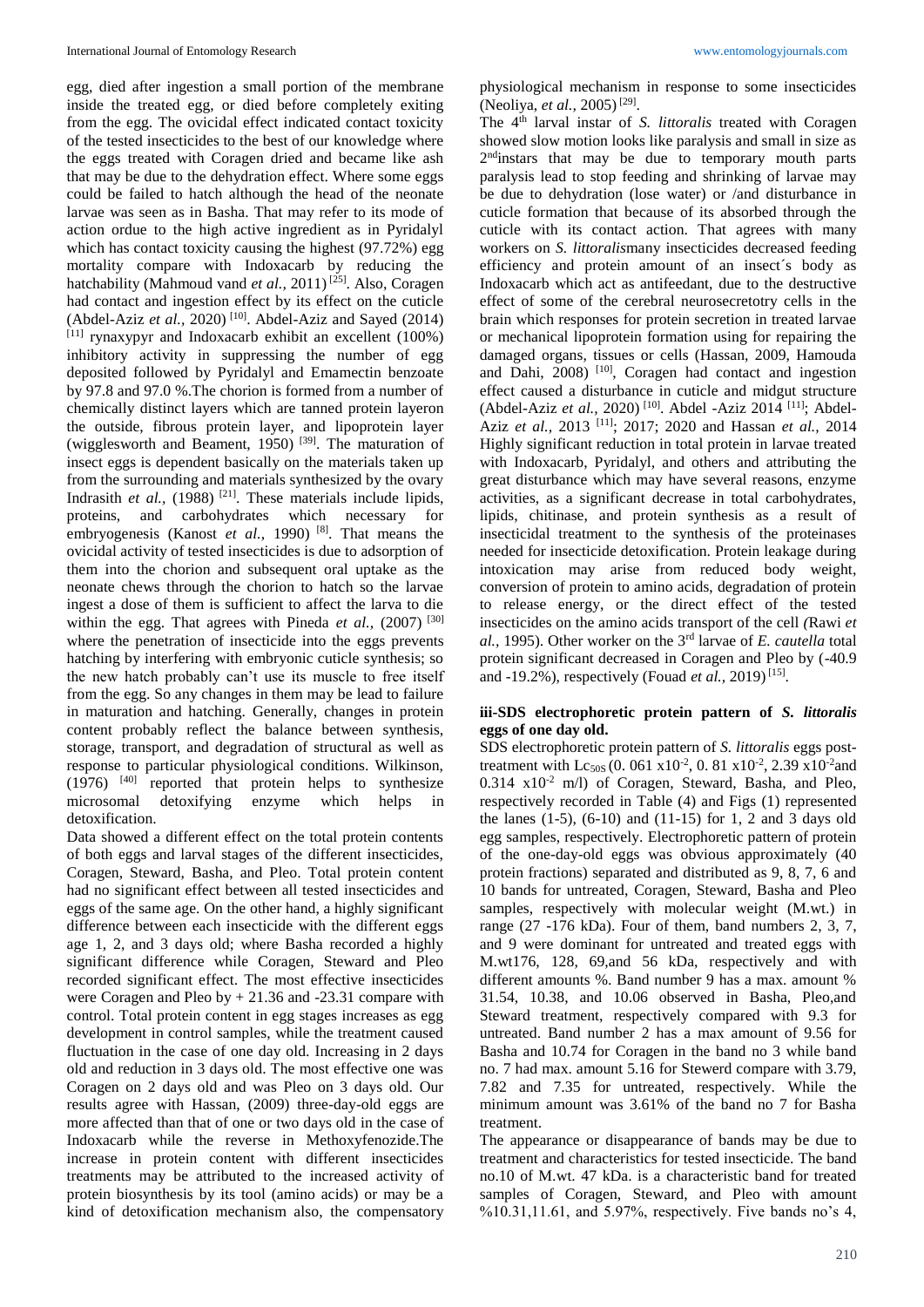73, and 27 kDa disappeared in Steward samples. The bands no 5,11 &12 of M.wt.91, 30 and 27 kDa disappeared in Basha samples compare with untreated.

**Table 4:** Molecular weight (M.wt) and amount % of SDS protein of *S. littoralis* eggs one and two day old post- treatment with Lc50S of tested insecticides.

|            |          |               |     |      |       | One day old eggs |               |      | Two days old eggs<br>Marker M.wt control Coragen Steward Basha Pleo control Coragen Steward Basha |               |               |      |       |
|------------|----------|---------------|-----|------|-------|------------------|---------------|------|---------------------------------------------------------------------------------------------------|---------------|---------------|------|-------|
| Lane       |          |               |     |      |       |                  |               |      |                                                                                                   |               |               |      | Pleo  |
|            |          |               |     |      | 2     | 3                | 4             | 5    | 6                                                                                                 |               | 8             | 9    | 10    |
| Band no.   | M.wt     | $\frac{0}{0}$ |     | $\%$ | $\%$  | $\%$             | $\frac{0}{0}$ | $\%$ | $\%$                                                                                              | $\frac{0}{0}$ | $\frac{0}{0}$ | $\%$ | $\%$  |
|            | 245 2.11 |               |     |      |       |                  |               |      |                                                                                                   |               |               |      | 1.96  |
| 2          | 180      | 2.53          | 176 | 3.79 | 9.04  | 7.55             | 9.56          | 6.48 | 4.59                                                                                              | 5.24          | 9.88          | 5.32 | 10.69 |
| 3          | 135      | 3<br>.251     | 128 | 7.82 | 10.74 | 6.63             | 7.17          | 9.32 | 7.14                                                                                              | 9.57          |               | 8.23 | 10.31 |
| 4          | 100      | 4.72          | 108 | 5.83 |       | 7.87             | 4.7           | 5.9  |                                                                                                   | 5.15          | 2.98          |      | 12.73 |
| 5          |          |               | 91  | 6.46 | 3.41  |                  |               | 3.66 |                                                                                                   | 1.84          | 3.78          |      | 9.42  |
| 6          | 75       | 4.95          | 73  | 4.93 | 4.38  |                  | 4.44          | 5.56 | 4.27                                                                                              | 4.72          | 3.82          | 3.41 | 3.13  |
| 7          |          |               | 69  | 7.35 | 4.43  | 5.16             | 3.61          | 3.91 | 8.52                                                                                              | 4.23          | 6.26          | 5.6  | 4.01  |
| 8          | 63       | 4.15          | 63  |      |       |                  |               |      |                                                                                                   |               |               | 8.60 | 5.74  |
| 9          |          |               | 56  | 9.30 | 4.08  | 10.06            | 31.54 10.38   |      | 4.09                                                                                              | 8.5           | 4.71          | 7.55 | 0.84  |
| 10         | 48       | 5.25          | 47  |      | 10.31 | 11.61            |               | 5.98 | 5.64                                                                                              | 12.6          |               | 3.13 | 4.97  |
| 11         |          |               | 30  | 2.34 |       | 15.14            |               | 4.14 | 19.39                                                                                             |               | 22.22         | 7.14 |       |
| 12         | 25       | 5.67          | 27  | 21   | 7.1   |                  |               | 7.77 |                                                                                                   | 20.86         |               | 4.44 |       |
| 13         | 20       | 7.74          | 20  |      |       |                  |               |      |                                                                                                   |               |               | 6.44 | 3.91  |
| 14         |          |               | 11  |      |       |                  |               |      |                                                                                                   |               |               |      | 7.9   |
| Tota bands |          |               |     | 9    | 8     | 7                | 6             | 10   | 7                                                                                                 | 9             | 7             | 10   | 12    |

M. wt: molecular weight %: band amount

### **iv-SDS electrophoretic protein pattern of** *S. littoralis*  **eggs of 2 days old.**

Proteins of *S. littoralis* eggs of 2 days old were electrophoretically separated in Table (4) and Fig (1) represented the lanes (6-10) for untreated and 4 treated egg samples. A total of forty-five protein bands were distinguished, with M.wt. ranging from (30-176) and (19- 288) KDa for untreated and treated, respectively which distributed as 7, 9, 7, 10, and 12 bands for untreated, Coragen, Steward, Basha, and Pleo samples, respectively. Among these four bands no's 2, 6, 7, and 9 were dominant in both untreated and treated eggs with M.wt.176, 73, 69, and 56 KDa, respectively. However, their amount % was fluctuated 10.69, 4.72, 8.52, and 8.49%, respectively.Also bands no. 3 and 10 of M.wt. 128 and 47 KDa with max. amount 10.31 and 12.26 were dominant in both untreated and treated eggs except in Steward treatment was disappeared. The other protein fractions are often related to the insecticide used so they are considered to be treatment.Bands 4 and 5 of M.wt. 108 and 91 KDa were characteristic for Coragen, Steward, and Pleo with max. amount 12.73 and 9.42 of Pleo, respectively. Bands 8 and 13 created only in Basha and Pleo treated eggs with M.wt 63 and 24 KDa. with max. amount 8.6 and 6.43 for Basha. Band 12 with M.wt 27KDa created only in Coragen and Basha which may specific for them with max. amount 20.86 for Coragen, in addition to only two bands no.1 and 14 of M.wt. 288 and 19 KDa appear in Pleo. While band no. 11 of M.wt 30 KDa disappeared only in the case of Coragen and Pleo.

### **v-SDS electrophoretic protein pattern of** *S. littoralis* **eggs of 3 days old.**

SDS electrophoretic protein pattern of *S. littoralis* eggs of 3 days old recorded in Table (5) and Figs (1) represented the lanes (11-15) for untreated and 4 treated egg samples. The protein pattern was approximately (64 protein fractions) detected and distributed as 14, 11, 13,14, and 12 bands for untreated, Coragen, Steward, Basha, and Pleo samples, respectively with M.wt. in range (19-288 kDa). Eight dominant bands no's 2, 3, 6, 9, 10, 12, 17, and 18 with M.wt. 194, 158, 114, 78, 72, 62, 24, and 19 KDa, respectively between untreated and treated eggs with different max. amount 10.2, 9.72, 4.75, 5.23, 4.38, 7.15, 18.56 and 9.52, respectively.

Some bands created and others disappeared; band 14 created only in untreated eggs of M.wt.52 KDa and disappeared in treated with max. amount of 4.18. Five bands (4,7),8, 11, and 15 were in untreated and disappeared in some treatment with M.wt. (139,107), 100, 67 and 50 KDa, disappeared in (Coragen & Pleo), (Steward), (Coragen, Steward, & Basha) and (Basha & Pleo), respectively. On the other hand, Bands 1, 5, 13, and 16 with M.wt. 288, 126, 58, and 37KDa were created only in (Basha & Pleo), (Coragen, Steward, & Pleo), (Basha) and (Steward & Basha), respectively.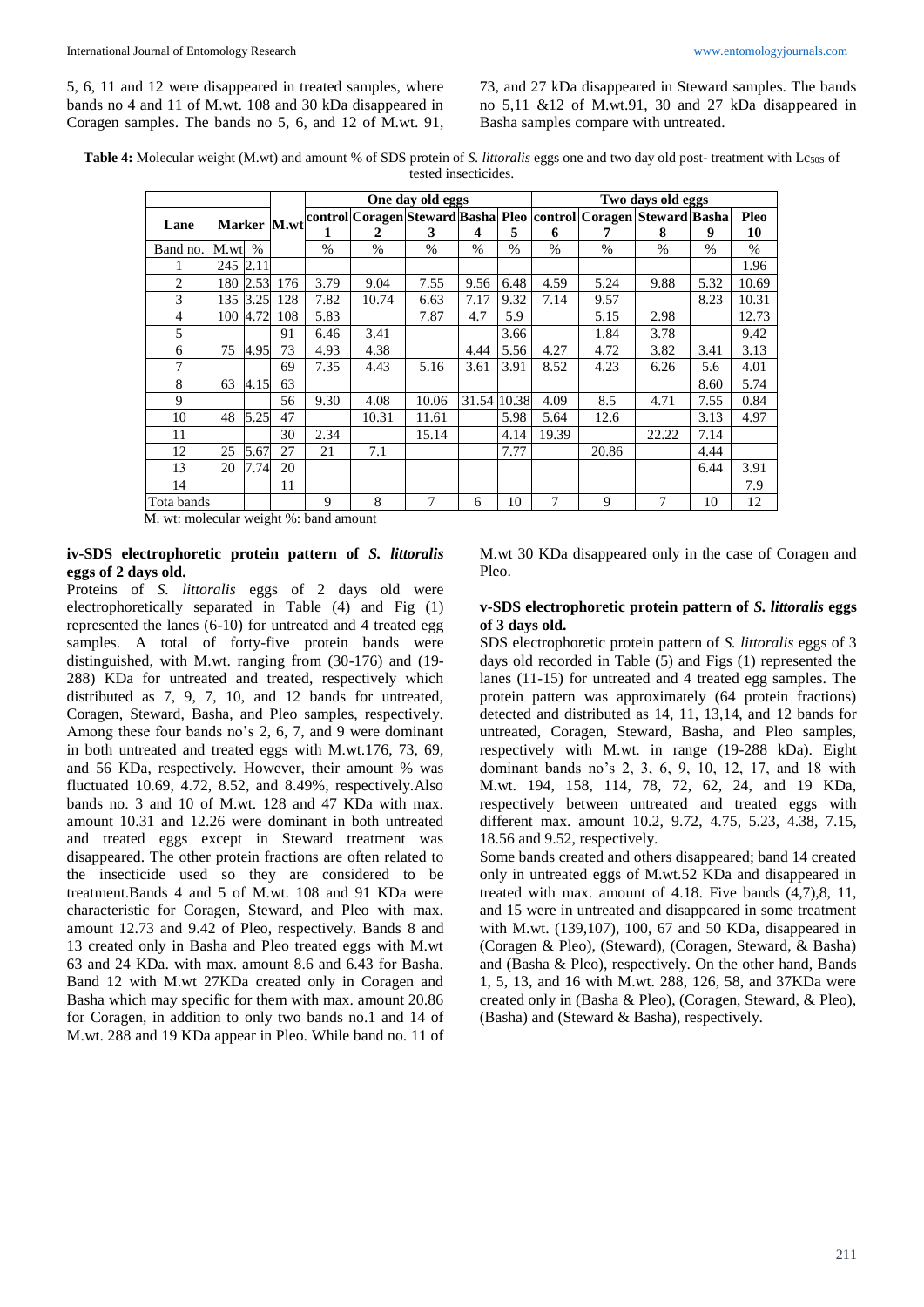**Table 5:** Molecular weight (M.wt.) and amount % of SDS protein of *S. littoralis* eggs 3 days old post- treatment with Lc50S of tested insecticides.

|                |               |      |       |                   |            | Three-day old eggs |          |         |
|----------------|---------------|------|-------|-------------------|------------|--------------------|----------|---------|
| Lane           | <b>Marker</b> |      |       | <b>Control 11</b> | Coragen 12 | <b>Steward 13</b>  | Basha 14 | Pleo 15 |
| Band no.       | M.wt.         | $\%$ | M.wt. | $\%$              | $\%$       | $\%$               | $\%$     | $\%$    |
|                | 245           | 2.11 | 288   |                   |            |                    | 3.49     | 1.52    |
| $\overline{c}$ | 180           | 2.53 | 194   | 7.27              | 10.2       | 8.42               | 5.96     | 7.61    |
| 3              |               |      | 158   | 5.84              | 4.47       | 2.8                | 3.02     | 9.72    |
| 4              | 135           | 3.25 | 139   | 13.41             |            | 3.85               | 11.02    |         |
| 5              |               |      | 126   |                   | 11.61      | 13.99              |          | 3.54    |
| 6              |               |      | 114   | 1.54              | 4.75       | 2.82               | 4.36     | 2.47    |
| 7              |               |      | 107   | 3.75              |            | 5.70               | 3.50     |         |
| 8              | 100           | 4.72 | 100   | 2.83              | 3.58       |                    | 3.82     | 2.45    |
| 9              | 75            | 4.95 | 78    | 4.83              | 3.71       | 3.78               | 3.28     | 5.23    |
| 10             |               |      | 72    | 3.44              | 4.38       | 2.93               | 4.15     | 3.39    |
| 11             |               |      | 67    | 1.66              |            |                    |          | 3.58    |
| 12             | 63            | 4.15 | 62    | 4.58              | 6.04       | 6.21               | 7.15     | 6.03    |
| 13             |               |      | 58    |                   |            |                    | 5.56     |         |
| 14             |               |      | 52    | 4.18              |            |                    |          |         |
| 15             | 48            | 5.25 | 50    | 10.12             | 11.71      | 2.88               |          |         |
| 16             |               |      | 37    |                   |            | 7.95               | 7.39     |         |
| 17             | 25            | 5.67 | 24    | 6.67              | 6.56       | 4.86               | 7.9      | 18.56   |
| 18             | 20            | 7.74 | 19    | 7.94              | 6.93       | 9.52               | 7.24     | 8.13    |
| Total bands    |               |      |       | 14                | 11         | 13                 | 14       | 12      |

M. wt: molecular weight %: band amount



**Fig 1:** SDS-Polyacrylamide Gel Electrotrophoresis protein patterns of *S. littoralis* eggs post 24 hrs of treatment with LC<sub>50s</sub> values of tested insecticides Where, M: marker, lanes (1-5), (6-10) and (11- 15) represented eggs of 1, 2 and 3 days old, respectively as untreated, Coragen Steward, Basha and Pleo, respectively with each day.

#### **vi-SDS-Polyacrylamide Gel Electrotrophoresis (SDS-PAGE) of the 4th larval instars of** *S. littoralis***.**

The SDS-PAGE analysis of the protein profiles of whole body tissues of the 4<sup>th</sup> larval instar of *S. littoralis* recorded in Table (6) and Fig (2) showed 66 proteins, bands, with M.wt.ranging from 22-130 KDa. These bands distributed as11,10,16,14 and 15 for untreated, Coragen, Steward, Basha, and Pleo, respectively. Seven dominant bands, no's 12,13,14,15, 16, 17, and 18 in both treated and untreated larvae withM.wt. 41, 38, 34, 29, 25, 23, and 22 KDa with max. amount 9.7, 9.44, 8.19, 7.48, 14.13, 12.64 and 5.84, respectively.

Results also showed that six bands no's 2, 5, 9, and 10 of M.wt.125, 77, 48, and 46 KDa were created by treatment Steward, Basha, and Pleo with max. amount (5.58,21.85, 3.87) in Pleo and 6.44 in Basha, respectively. Bands no's 3 and 4 of M.wt. 93 and 86 KDa created by (Coragen& Steward) and (Steward & Pleo) with the max amount (19.44 and 33.58), respectively. In addition to only one band no 11 of M.wt. 43 KDa was created by larvae treated with 4 tested insecticides, its max.amount 4. 6 in Basha.Also, only oneband no 6 of M.wt. 64 KDa with max.amount 4.82 was present in untreated control and disappeared from all tested

samples and maybe characteristic it. On the other hand, three bands no's 6 and (7 and 8) of M.wt. 64 and (52 and 50 KDa) disappeared in (Steward, Basha & Pleo) and Coragen. The treatment with different insecticides used in this study disturbs the protein of *S. littoralis* eggs, treated with Coragen, Steward and Pleo, creates only one specific band (no. 10) in eggs of one day old; the two days old eggs treatment with Coragen creates three specific bands (4,5 and 12); treatment with Steward creates two bands (4 and 5); treatment with Basha creates three specific bands (8, 12 and 13); while treatment with Pleo results in six specific bands (1, 4, 5, 8, 13 and 14). In case of three-day-old eggs the treatment with Coragen, creates only one specific band (no. 5); treatment with Steward, creates two bands (5 and 16); Basha creates three specific bands (1, 13 and 16); Pleo, creates two specific bands (1and 5) and the disappearing of others bands compare with the control that as a result of treatment may be considered as insect defense. The protein bands of treated samples were completely



**Fig 2:** SDS-Polyacrylamide Gel Electrotrophoresis protein patterns of *S.littoralis* of th 4th instar larvae post 48 hrs of treatment with LC<sub>50s</sub> values of tested insecticides Where, M: marker, lanes (1-5) represented untreated, Coragen, Steward, Basha and Pleo, respectively.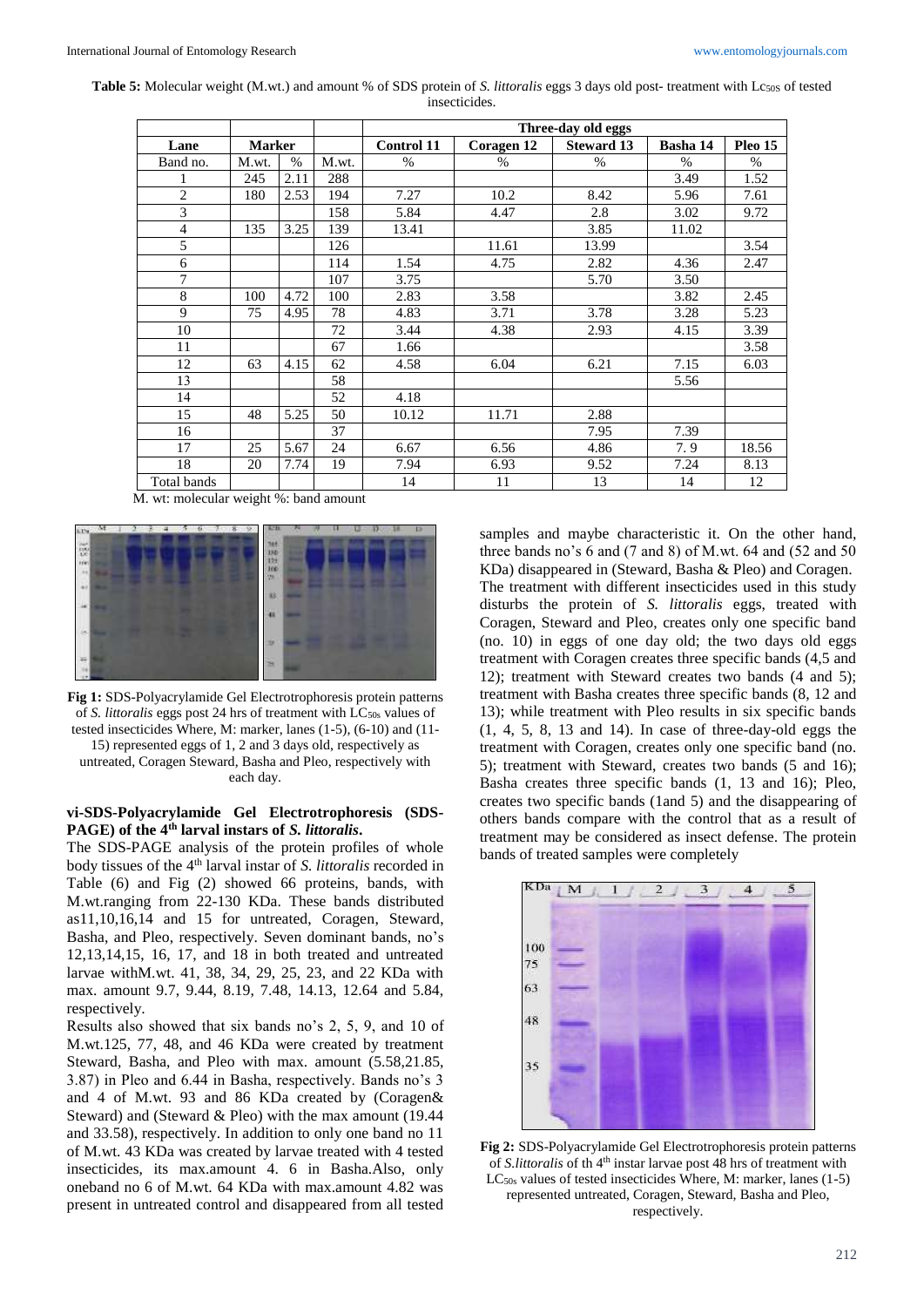Table 6: Molecular weight (M.wt.) and amount % of SDS protein of *S. littoralis* 4<sup>th</sup> instar larvae post 48 hrs of treatment with LC<sub>50s</sub> values of tested insecticides*.*

| Lanes          |        | <b>Marker</b> | M.wt. | control 1 | <b>Coragen 2</b> | <b>Steward 3</b> | <b>Basha 4</b> | Pleo 5 |
|----------------|--------|---------------|-------|-----------|------------------|------------------|----------------|--------|
| Band no.       | M. wt. | $\%$          |       | $\%$      | $\%$             | $\%$             | $\%$           | %      |
|                |        |               | 130   | 1.69      | 2.52             |                  |                |        |
| $\mathbf{2}$   |        |               | 125   |           |                  | 1.35             | 2.13           | 5.58   |
| 3              | 100    | 3.61          | 93    |           | 4.03             | 19.44            |                |        |
| $\overline{4}$ |        |               | 86    |           |                  | 1.74             |                | 33.58  |
| 5              | 75     | 3.76          | 77    |           |                  | 11.52            | 16.11          | 21.85  |
| 6              | 63     | 7.22          | 64    | 4.82      |                  |                  |                |        |
| 7              |        |               | 52    | 3.34      |                  | 7.71             | 11.02          | 6.12   |
| 8              |        |               | 50    | 3.33      |                  | 3.21             | 3.71           | 3.87   |
| 9              | 48     | 10.25         | 48    |           |                  | 3.22             | 3.71           | 3.87   |
| 10             |        |               | 46    |           |                  | 2.05             | 6.44           | 3.6    |
| 11             |        |               | 43    |           | 1.56             | 2.32             | 4.6            | 2.64   |
| 12             |        |               | 41    | 9.7       | 5.89             | 4.3              | 5.1            | 2.45   |
| 13             |        |               | 38    | 3.84      | 5.75             | 6.16             | 9.44           | 4.90   |
| 14             | 35     | 11.87         | 34    | 8.19      | 4.97             | 5.32             | 3.29           | 4.53   |
| 15             |        |               | 29    | 7.48      | 2.76             | 5.84             | 4.99           | 1.36   |
| 16             |        |               | 25    | 5.93      | 14.13            | 5.97             | 8.42           | 1.42   |
| 17             |        |               | 23    | 12.64     | 8.19             | 4.19             | 6.92           | 1.44   |
| 18             |        |               | 22    | 3.11      | 5.84             | 3.62             | 1.9            | 1.55   |
| Total bands    |        |               |       | 11        | 10               | 16               | 14             | 15     |

M. wt: molecular weight %: band amount

different from those of the control, so these may be differences in biological, biochemical activities or as defensive proteins and synthesized as an immune reaction. The protein fractions of treated  $4<sup>th</sup>$  larval instars, the treatment with Coragen, creates two specific bands (no. 3 and 11); Steward creates 7 specific bands (2,3,4, 5, 9,10 and 11); Basha creates five specific bands (2, 5, 9,10 and 11); while treatment with Pleo creates six specific bands (2,4,5,9,10 and 11) with different amount%. That agree with Hassan, *et al.,* (2014) there were 31 and 27 bands with M.wt. in range (9.63-144.57) and (10.76-144.57) KDa was detected in untreated and Indoxacarb treatment, respectively, disappearing of 7 bands, in addition to one unique band with M.wt. 16.3 KDa and an amount % 1.64 was detected. The appearance of new protein bands upon treatment may be due to increase in protein synthesis or to the liberation of free radicals which affect nitrogenous compounds directly and leads to a breakdown of the peptide linkage, causing fragmentation of protein molecules (Megahed,1996; Gehad and Shaurub, 1997and El-Bermawy and Abdel Fattah 2000)<sup>[11]</sup>. Protein pattern of  $4<sup>th</sup>$ ,  $2<sup>nd</sup>$  and  $6<sup>th</sup>$ instars treated with Pyridalylcreates three, two, and one characteristic bands, respectively (Dahi, *et al.,* 2011) [10] . In addition to disappearing other bands compare with the control that agrees with Hassan and Abdel Hafez (2009) [20] the treatment with  $Lc_{50}$ s of Spinosad and radiant causing missing bands or expressed with less density of protein of 4 th instar of *S. littoralis*. These results may add some interpretations of the changes associated with the differences in the insecticidal activity of tested compounds, which confirmed by the results obtained by Shoukry *et al.,* (2003) [36] forty-eight different protein bands were distinguished, with M.wt. ranging from 18-232 KDa. Beckage and Kanost (1993)  $[22]$ , the proteins of 55.3-kDa, significantly decreased in concentration in the treated larvae and the level of some subunits of 240, 75,78, 22 kDa, were slightly changed while insecticyanin (19 kDa) was detected at higher levels in larvae. Proteins between 75 and 55.3 kDa may include storage proteins, such as hexamerins (Nakamatsu and Tanaka, 2003)<sup>[28]</sup>. The relative abundance of the 229-, 75-, 41.2-, 39.4-, 37.2-, 35.6-, 34.7-, 33.9-, 32.1- , 29.6-, 23.1-, and 19.0-kDa proteins. In addition to 24.6 and 19 kDa protein bands increased significantly. These bands may be defensive proteins, such as insectacyanins, which are synthesized as an immune reaction Altuntas, *et al* (2010)  $[7]$ . Protein profile detected a dominant group of protein bands ranging in M.wt. from 72 to 84 kDa (Shoukry *et al.,*  $2003$ ) [36]. These are thought to be storage proteins. Storage proteins are used as an amino acid reserve for the production of adult proteins (also known as 81/82, 76 and 74 K) Miller and Silhacek (1982) [27] .

#### **ii-Isozymes analysis**

### **a-α- esterase electrophoretic pattern of the 4th larval instars and 3 days old eggs of** *S. littoralis***.**

α- and β- esterase electrophoretic patterns of whole body tissues of the 4th larval instars of *S. littoralis* recorded in Table (7) and Fig (3) and represented the lanes (1-5) for untreated and 4 treated larvae samples post-treatment for 48 hrs with LC<sub>50</sub> (0.0329, 0.157, 0. 457 and 0. 021 ml/l) of Coragen, Steward, Basha, and Pleo, respectively.

The maximum number of  $\alpha$  esterase band of larval wholebody tissues is separated into 33 bands which were not necessarily present in all samples and distributed as 7, 6, 8, 6, and 6 bands. Whereas the maximum bands number were detected in Steward samples 8 bands with approximately Rf ranging between (0.16 - 0.89). On the other hand, the minimum number 6 bands were detected by Coragen and (Basha and Pleo) treatments with different Rf range (0.16- 0.89) and (0.16- 0.79), respectively. There are 11 comprises polymorphic bands were observed 3 of them no's 2, 3, and 10 dominant between treated and untreated samples with Rf 0.16 and (0.24 and 0.64) with max. amount 15.1, (4.86 and 16.25) for Pleo and Basha, respectively compare with (12.26, 2.68, and 14) in untreated. One unique band no. 4 was detected and characteristic for untreated larvae at Rf value 0.29 and max. amount 3.09 and absent in all treated samples. In addition to three bands, no's 6 and (8 and 12) present in untreated with Rf 0.38 and (0.57 and 0.89) and absent in (Steward, Basha & Pleo) and (Basha & Pleo) and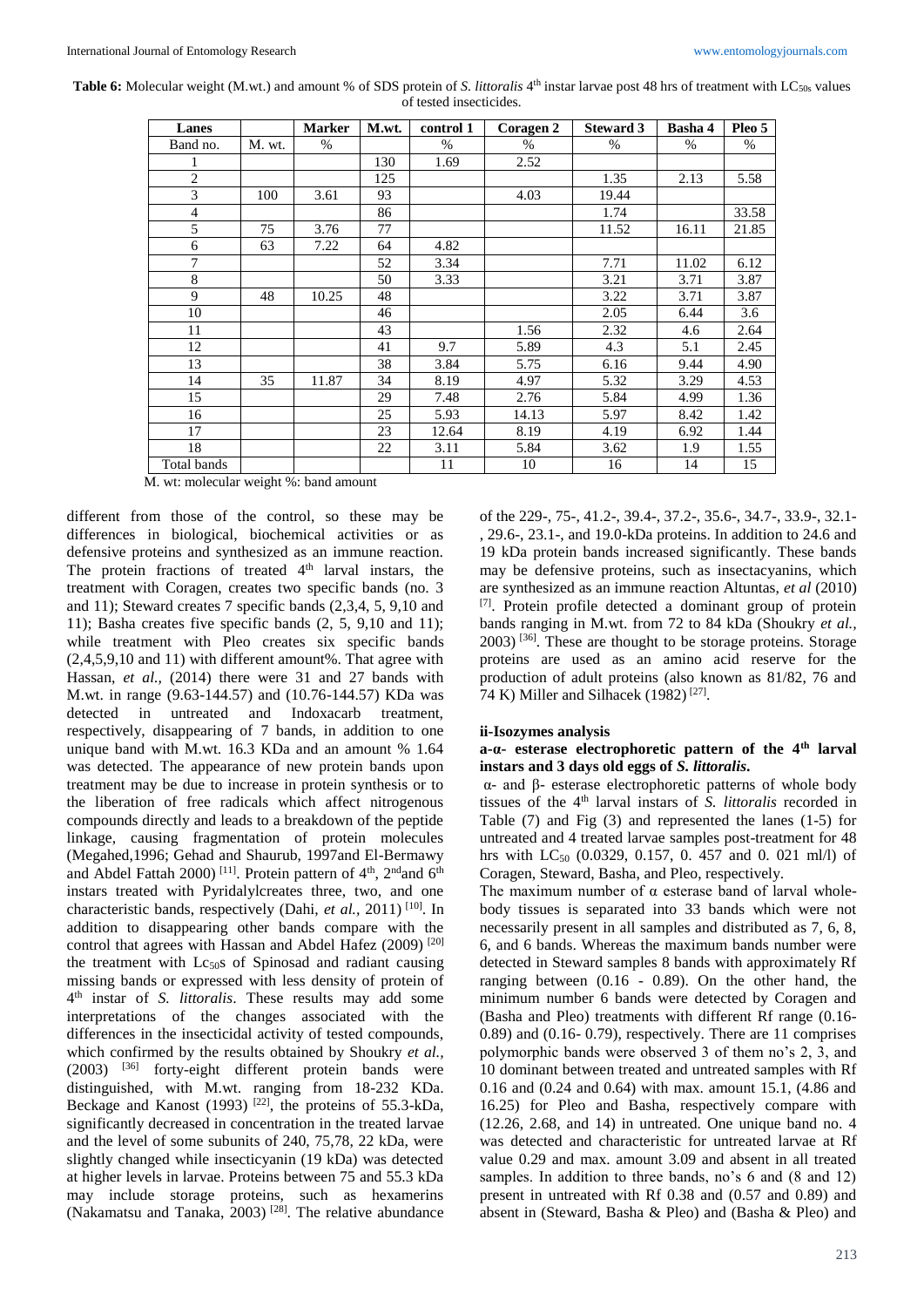the max. amount was no 8. There were 3 bands no's 5, 7, and 11 with Rf 0.34, 0.5, and 0.79 max. amount in range (7.73 - 13.75), (13.32 - 22.46), and (19.18 - 13.36), respectively detected only with Steward, Basha, and Pleo. These bands may be due to the treatment and considered as characteristic for them.

Treatment with tested insecticides caused the disappearing of one band of Rf 0.29.in addition to bands no (6), (8 and 12) were disappeared as results of treatment with (Steward,

Basha & Pleo) and (Basha & Pleo). In addition to three bands no's 5, 7, and 11 created by Steward, Basha, and Pleo. Disappearing of  $\alpha$  esterase bands in treated larvae may be due to the toxicant effect of insecticide or due to defense or resistance mechanism of the larvae to insecticide and its mode of action of the insecticides. Coragen has little changes in a number of α esterase bands but affects on the band amount compare with untreated.



**Fig 3:** α esterase electrophoretic pattern of *S. littoralis*,where lanes (1-5) represented the 4 th instars untreated, Coragen, Steward, Basha and Pleo, respectively and (6-10) represented eggs of 3 days old, untreated, Coragen Steward, Basha and Pleo, respectively

|             |      |       |                                                                                                              | 4 <sup>th</sup> instar larvae |       |               | three days old eggs |               |               |               |       |  |
|-------------|------|-------|--------------------------------------------------------------------------------------------------------------|-------------------------------|-------|---------------|---------------------|---------------|---------------|---------------|-------|--|
| Lanes       |      |       | Control 1   Coragen 2   Steward 3   Basha 4   Pleo 5   Control 6   Coragen 7   Steward 8   Basha 9   Pleo 10 |                               |       |               |                     |               |               |               |       |  |
| Rows        | R.f  | $\%$  | $\%$                                                                                                         | $\%$                          | $\%$  | $\frac{0}{0}$ | $\%$                | $\frac{0}{0}$ | $\frac{0}{0}$ | $\frac{0}{0}$ | $\%$  |  |
|             | 0.11 |       |                                                                                                              |                               |       |               |                     |               |               |               | 5     |  |
| 2           | 0.16 | 12.26 | 11.5                                                                                                         | 9.95                          | 11.23 | 15.1          | 6.39                | 10.88         | 10.45         | 7.42          | 3.43  |  |
| 3           | 0.24 | 2.68  | 3.2                                                                                                          | 3.69                          | 4.86  | 3.18          | 11.19               | 7.32          | 6.47          | 4.29          | 3.26  |  |
| 4           | 0.29 | 3.09  |                                                                                                              |                               |       |               |                     |               |               |               |       |  |
| 5           | 0.34 |       |                                                                                                              | 12.79                         | 13.32 | 19.18         |                     |               |               | 8.53          |       |  |
| 6           | 0.38 | 20.55 | 11.54                                                                                                        |                               |       |               | 11.00               |               | 11.87         |               | 12.29 |  |
|             | 0.5  |       |                                                                                                              | 7.73                          | 16.55 | 19.23         |                     |               | 28.9          | 47.60         | 28    |  |
| 8           | 0.57 | 21.01 | 24.30                                                                                                        | 18.44                         |       |               | 23.38               | 38.46         | 24.24         |               | 25.02 |  |
| 9           | 0.6  |       |                                                                                                              |                               |       |               | 14.64               | 15.65         |               |               |       |  |
| 10          | 0.64 | 14    | 10.55                                                                                                        | 16.22                         | 16.25 | 13.2          |                     |               |               |               |       |  |
| 11          | 0.79 |       |                                                                                                              | 13.75                         | 22.46 | 23.36         | 15.14               | 12.1          |               | 11.25         |       |  |
| 12          | 0.89 | 16.21 | 24.07                                                                                                        | 9.62                          |       |               |                     |               |               |               |       |  |
| Total bands |      |       | 6                                                                                                            | 8                             | 6     | 6             | 6                   | 5             | 5             | 5             | 6     |  |

**Table 7:** Relative fragmentation Rf and amount % of α- esterases 4th instar larvae and eggs of *S. littoralis* post- treatment with tested insecticides.

%: band amount

α esterase electrophoretic pattern of 3 days old eggs samples was collected post 24 hrs post-treatment with  $LC_{50}$ s  $(0.061 \times 10^{-2}, 0.81 \times 10^{-2}, 2.39 \times 10^{-2} \text{ and } 0.314 \times 10^{-2} \text{m}$ l/l) of Coragen, Steward, Basha, and Pleo, respectively and represented in Table (7) and Fig(3) for untreated and 4 treated samples, respectively in lanes (6-10). Total band number was 27 bands distributed as 6, 5, 5, 5, and 6 bands with Rf ranging between (0.16 and 0.79) and (0.11 and 0.79) foruntreated and treated, respectively. The band no's 2 and 3 with Rf values, 0.16 and 0.24 were dominant bands between untreated and treated egg samples with max.

amount 10.88 and 11.19 for Coragen and untreated. Some bands created and others disappeared, bands, no's 1,5 and 7 with Rf 0.11, 0.34, and 0.5 created with Pleo, Basha, and (Steward, Basha & Pleo), respectively with max. amount 5, 8.53, and 47.6. Four bands no's, 6, 8, 9 and 11 with Rf 0.38, 0.57, 0.6 and 0.79 with the max. amount ranged (11-38.46) were disappeared in some treated samplesas, (Coragen & Basha), Basha, (Steward, Basha & Pleo) and (Steward & Pleo), respectively.So these bands may be (related) or used as an indicator for treatment with these insecticides and produced as a result of treatment.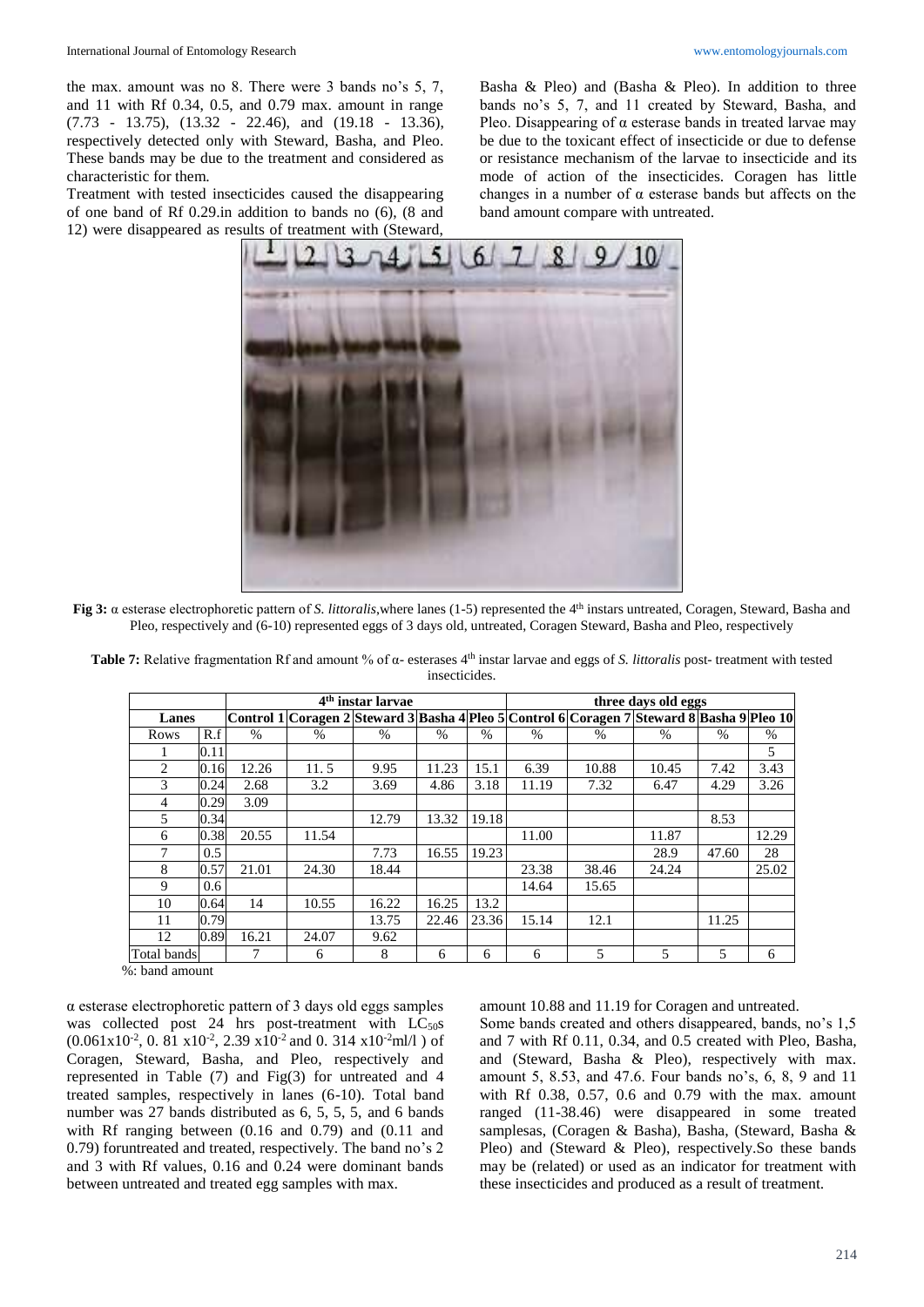#### **ii-β -esterase electrophoretic pattern of4th instar larvae and 3 days old eggs of** *S. littoralis.*

β esterase electrophoretic pattern of whole body tissues of the 4th larval instars of *S. littoralis* recorded in Table (8) and Fig (4) and represented the lanes (1-5) as untreated and 4 treated larval samples post-treatment for 48 hrs with  $LC_{50s}$ (0.0329, 0.157, 0. 457 and 0. 021 ml/l) of Coragen, Steward, Basha, and Pleo, respectively.

Total band numbers of β-esterase were 39 bands and distributed as 7,7, 8,8 and 9 bands with Rf ranging between 0.04 and 0.89 and theamount % ranged between (1.79 and 26.58). Five of them, no's 4, 6, 8, 10, and 11 with Rf

values,0.17, 0.24, 0.4,0.59 and0.68, respectively were dominant between untreated and treated larvae with max. amount26.58, 8.18, 20.02, 25.61 and15.53 for untreated, Basha, Pleo, untreated, and Steward, respectively. Some bands created and others disappeared, bands, no's.(2 and12) and 9 with Rf values, (0.08 and 0.77) and 0.53 created in some treatment and may be specific for the treatment (Basha & Pleo) and (Steward, Basha & Pleo), respectively and the max. amount was12.99with Basha. On the other hand, two bands no's  $(1 \text{ and } 13)$  with Rf  $(0.4 \text{ and } 0.89)$  were disappeared in Basha while band no. 1 disappeared only in Pleo.



**Fig 4:** β esterase electrophoretic pattern of *S. littoralis*, where lanes (1-5) represented the 4th instars untreated, Coragen, Steward, Basha and Pleo, respectively and (6-10) represented eggs of 3 days old, untreated, Coragen Steward, Basha and Pleo, respectively

Β-esterase electrophoretic pattern of 3 days old eggs samples was collected post 24 hrs post-treatment with  $LC_{50}$ s  $(0.061 \times 10^{-2}, 0.81 \times 10^{-2}, 2.39 \times 10^{-2} \text{ and } 0.314 \times 10^{-2} \text{mJ/l})$  of Coragen, Steward, Basha, and Pleo, respectively and represented in Table (8) and Fig(4) as untreated and 4 treated samples, respectively in lanes (6-10). Total band numbers were 27 bands and distributed as 6, 5, 5, 5, and 6 bands with Rf ranging between 0.04 and 0.77. Two bands, no's, 1 and 9 with Rf values, 0.04 and 0.53, respectively were dominant between untreated and treated egg with max.

amount 4.1and 21.75 in Pleo and Basha. Some bands created and others disappeared, bands no 3, 5, 7, and 8 with Rf values, 0.11,0.21,0.33 and 0.4 created in (Steward, Basha & Pleo), (Coragen & Steward), (Basha & Pleo) and Steward, respectively with max. amount 8.35 in Steward. On the other hand, two bands no's, (6, 10) and 12 with Rf values,  $(0.24, 0.59)$  and  $0.77$  were disappeared in (Basha & Pleo) and (Steward, Basha & Pleo), respectively compared with untreated.

**Table 8:** Relative fragmentation Rf and amount % of β-esterase's of 4th instar larvae and eggs of *S. littoralis* post-treatment with tested insecticides.

|                |      |         |               | 4 <sup>th</sup> instar larvae |              |               | three days old eggs<br>Coragen<br><b>Steward</b><br>control<br><b>Basha</b><br>9<br>8<br>6<br>7<br>$\%$<br>$\%$<br>$\%$<br>$\frac{0}{0}$<br>3.73<br>3.86<br>3.8<br>3.33<br>5.41<br>4.1<br>8.35<br>4.86<br>15.02<br>6.71<br>4.69<br>4.47 |       |       |       |       |
|----------------|------|---------|---------------|-------------------------------|--------------|---------------|-----------------------------------------------------------------------------------------------------------------------------------------------------------------------------------------------------------------------------------------|-------|-------|-------|-------|
| Lanes          |      | control | Coragen       | <b>Steward</b>                | <b>Basha</b> | Pleo          |                                                                                                                                                                                                                                         |       |       |       | Pleo  |
|                |      | 1       | 2             | 3                             | 4            | 5             |                                                                                                                                                                                                                                         |       |       |       | 10    |
| Rows           | R.f  | $\%$    | $\frac{0}{0}$ | $\%$                          | $\%$         | $\frac{0}{0}$ |                                                                                                                                                                                                                                         |       |       |       | $\%$  |
|                | 0.04 | 1.93    | 1.9           | 2.42                          |              |               |                                                                                                                                                                                                                                         |       |       |       | 4.1   |
| 2              | 0.08 |         |               |                               | 4.83         | 3.13          |                                                                                                                                                                                                                                         |       |       |       |       |
| 3              | 0.11 |         |               |                               |              |               |                                                                                                                                                                                                                                         |       |       |       | 5.03  |
| $\overline{4}$ | 0.17 | 26.58   | 25.67         | 22.27                         | 14.8         | 17.98         |                                                                                                                                                                                                                                         |       |       |       |       |
| 5              | 0.21 |         |               |                               |              |               |                                                                                                                                                                                                                                         |       |       |       |       |
| 6              | 0.24 | 5.52    | 5.46          | 5.89                          | 8.18         | 6.03          |                                                                                                                                                                                                                                         |       |       |       |       |
| 7              | 0.33 |         |               |                               |              |               |                                                                                                                                                                                                                                         |       |       |       | 5.02  |
| 8              | 0.4  | 17.31   | 17.74         | 17.2                          | 13.75        | 20.02         |                                                                                                                                                                                                                                         |       | 6.26  |       |       |
| 9              | 0.53 |         |               | 12.09                         | 12.99        | 6.47          | 13.84                                                                                                                                                                                                                                   | 4.3   | 15.77 | 21.75 | 17.79 |
| 10             | 0.59 | 25.61   | 25.14         | 9.13                          | 7.81         | 8.54          | 27.26                                                                                                                                                                                                                                   | 18.18 | 8.03  |       |       |
| 11             | 0.68 | 6.03    | 7.30          | 15.53                         | 8.47         | 7.2           |                                                                                                                                                                                                                                         |       |       |       |       |
| 12             | 0.77 |         |               |                               | 2.61         | 1.79          | 4.78                                                                                                                                                                                                                                    | 6.06  |       |       |       |
| 13             | 0.89 | 8.08    | 5.6           | 4.49                          |              | 2.23          |                                                                                                                                                                                                                                         |       |       |       |       |
| Total bands    |      | 7       | 7             | 8                             | 8            | 9             | 5                                                                                                                                                                                                                                       | 6     | 7     | 4     | 4     |

%: band amount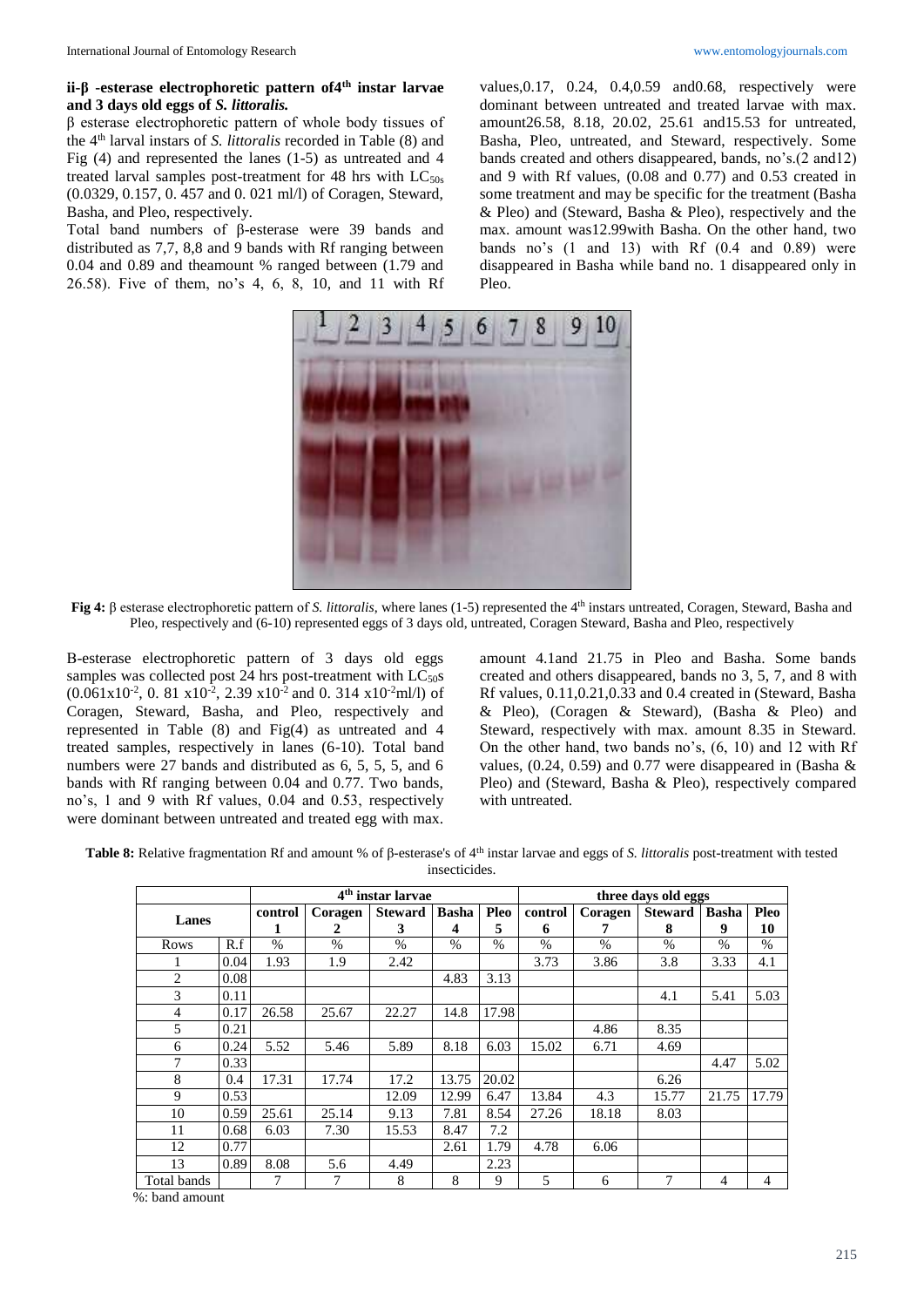α and β- esterase for both eggs and 4th of *S. littoralis*  recorded high effect due to the treatment with tested insecticides. The difference in migration of esterase bands may be attributed to the difference in M.wt as the difference in the net charge of constituent proteins. These results are agreement with many authors Sharaawi, *et al*.*,* (2002) [35] the β-easterase pattern detects 14 bands two of them were dominant for 4<sup>th</sup> larval instar with Rf 0.065 and 0.26 and different denisty 38.4 and 20.7%. the major type of esterases was cholinesterases in dominant concentration. In the same trend twenty-eight and 33 esterase bands of  $\alpha$  and βnaphthylacetate in *S. littoralis* larvae, detected by using four inhibitors observed by El-Bermawy, (2000) [35]. Effect on the pattern of enzymes activity, quite a fluctuation differing from the normal behavior the changes of  $\alpha$  –GPDH and AO pattern in treated *S. littoralis*, stages may be referred to depression or mutations of regulating gene which responsible for the biosynthesis of polypeptide chain building these enzymes (Hassan, 2009). The esterase pattern of the 6<sup>th</sup> instar of *S. littoralis* detected different bands than the normal as a result of treating with  $Lc_{50}$ s of radiant and spinosad Hassan and Abdel Hafez (2009) <sup>[20]</sup>. The enzyme activity of  $\alpha$  and  $\beta$ - esterase and the patterns of  $4<sup>th</sup>$  of *S*. *littoralis*, treated with Pyridalyl showed differences in treated than control (Dahi, *et al.*, 2011)<sup>[10]</sup>. Hassan, *et al.*, 2013 detected great differences in a number of zones  $\alpha$  – naphthylacetate 36 esterase bands with Rf ranging between 0.01 to 0.28 while in case of β –naphthylacetate 39 esterase bands with Rf ranging between 0.01 to 0.92 in control and treated larvae post-treatment with compounds derived from rice straw. Indoxacarb, Emamectin benzoate, and Pyridalyl had inhibited all the enzymes of  $4<sup>th</sup>$  larval instar of *S*. *littoralis*, Indoxacarb was the most effective by reduced αesterase while Pyridalyl was had highly significant stimulation β- esterase (Abdel-Aziz, 2014). The increasing activity of several detoxification enzymes added stress on enzyme expression system to synthesize new and higher amounts of detoxification as esterases which showed to protect the insect from the poisoning of insecticide as a part of a defense mechanism by decreasing the body weight defense against insecticide stress.

So, the physiological response to insecticides in *S.littoralis*is associated with the changes in the expression of stressrelated proteins and esterases. The secretion of protein and /or easrterase in high concentration in treated insects to minimize the effect of toxic material and believed that they may be specific for the detoxification of certain insecticides or due to defense or resistance mechanism. So further investigations are required to identify these proteins and esterases and their activity using different assays; Also due to a little information about the effect of insecticides residues on eggs so, time applications to the most susceptible insect stage should typically at egg lay, egg hatch and/or newly hatched larvae, that prevent the establishment and growth of populations of pest before reaching the damaging levels at low using rates. That needs more studies and research to known the gene response.

#### **References**

- 1. Abbott MS. A method of computing the effectiveness of an insecticide. Journal of Economic Entomology, 1925; 18:265-267.
- 2. Abd-El-Aziz S Hanan. Effect of some insecticides on certain enzymes of Spodoptera littoralis (Bosid.).

Egyptian Journal of Agriculture Research. 2014; 92(2):501-512.

- 3. Abd-El-Aziz S Hanan, Sayed Z Samya. Effect of certain insecticides on eggs of Spodoptera littoralis. Egyptian Journal of Agriculture Research. 2014; 92(3):875-884.
- 4. Abd-El-Aziz S, Hanan El banna, MS Hebaand Salama, AS Mahamed. Contact and feeding effects of Chlorantraniliprole, Methoxyfenozid and Spinosad on some histological changes in cotton leaf worm, Spodoptera littoralis (Boisd.). Egyptian Journal of Plant Protection Research Institute (In press), 2020.
- 5. Abd-El-Aziz S Hanan, Osman H Hanan, El Roby MS. Afaf. Effect of Coragen and runner against the cotton leaf worm Spodoptera littoralis(Boisd) in relation to some biochemical aspects using semi field technique. Bulletin Entomology Society Egyptian Economic Serial, 2017; 43:80-94.
- 6. Abd-El-Aziz, Hanan S, Osman H, Hanan Sayed, Samya Z, El-Gohary E, El-Gohary E. Effect of certain plant oils on some biological and biochemical aspects on the cotton leaf worm Spodoptera littoralis. Egyptian Academic Journal of Biological Science (A.Entomology). 2013; 6(3):69-80.
- 7. Altuntas Hülya, Ali Yavuz Kilic, Hülya Sivas Zeytinoglu. The effects of parasitism by the ectoparasitoid Braconhebetor Say (Hymenoptera: Braconidae) on host hemolymph proteins in the Mediterranean flour moth Ephestia kuehniella Zeller (Lepidoptera: Pyralidae). Turk Journal of Zool, 2010; 34:409-416.
- 8. Beckage NE, Kanost MR. Effects of parasitism by the braconid wasp Cotesiacongregataon host haemolymph proteins of the tobacco hornworm, Manduca sexta. Insect Biochemsitry and Molecular Biology, 1993; 23:643-653.
- 9. Boiteau G, Noronha C. Topical, residual and ovicidal contact toxicity of three reduced-risk insecticides against the European corn borer, Ostrinianubilalis (Lepidoptera: Crambidae), on potato. Pest Management Science, 2007; 63:1230-1238.
- 10. Dahi HF, Kamel AS, El-Bakrey NM, Abdel-Aziz MF. Pyridalyl effectiveness on some biological and physiological parameters of S.littoralis. Journal of American Science. 2011; 7:(12):855-863.
- 11. El-Bermawy SM, Abdel Fattah HM. Changes in protein electrophoretic pattern of Tribolium confusum4<sup>th</sup> instar larvae after treatment with volatile plant oil (Vetiver). Journal of Egyptian Germany Society of Zool, 2000; 31:167-182.
- 12. EL-Defrawi M, Toppozada A, Mansour N, Zeid M. Toxicological studies on the Egyptian cotton leaf worm, Prodenia litura Suceptibility of different larval instars to insecticides. Journal of Economic Entomology, 1964; 57:591-593.
- 13. El-Sonbaty SM, Gabarty A, Ibrahim AA. Hematological and Protein Response of Spodoptera littoralis (Boisd.) to Gamma Radiation and the Entomopathogenic Fungus Metarhizium anisopliae. Egyptian Journal of Biological Pest Control. 2016; 26(1):127-137
- 14. Finney DJ. Probit Analysis.3rd ed., Cambridge Univ. Press, London, 1971, 318p.
- 15. Fouad A Ahmed, Rashed M, Abou-Yousf M Hala,